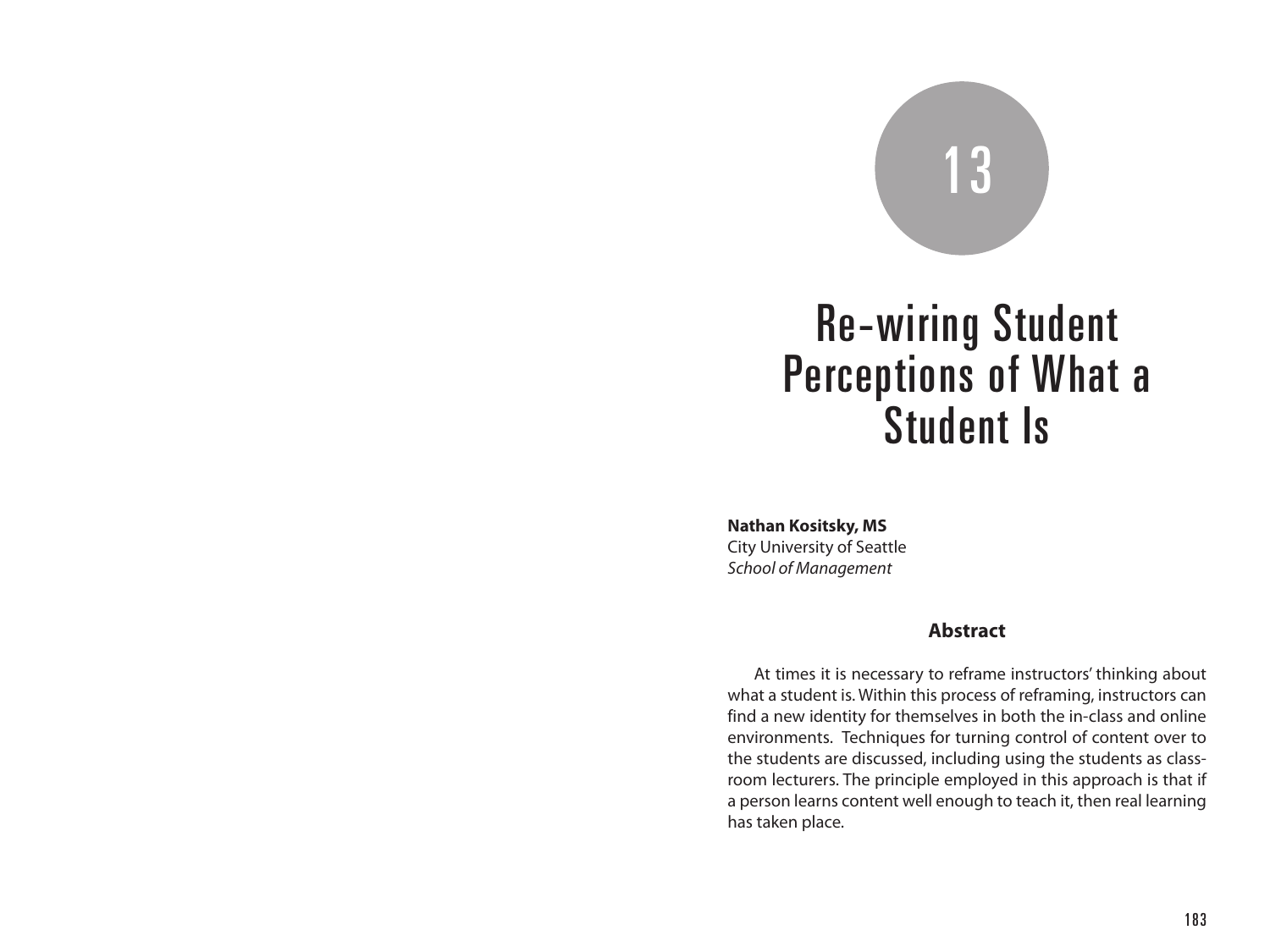### **Introduction**

"A micromanager is the equivalent of a coach who cannot let his players play. He is a source of stress in a game where there's enough stress already" (Arzola, 2000, p. 44). Present teaching leans toward micromanagement by accident and then validates it through practice. The student appears in the classroom to encounter a syllabus, reading material, prepared lectures, alreadybuilt PowerPoint presentations, schedules, assignments, rubrics, and grading criteria. In fact, the student receives everything to be successful except the most important things – his or her own ingenuity and ownership. In a desire to be fully prepared in classrooms as well as be validated as institutions, universities have become micromanagers, forcing students into the role of customer service reps to their instructors. Students spend their time finding out what needs to be done, how to do it, when to submit it, and then deliver it to get good grades and, with repetition, a degree. This can be neither satisfying to the student nor the teacher, nor in larger part to society.

One alternative approach begins by substituting the instructor, professor, or lecturer as the guiding force in the classroom (Gordon & Anderson, 1981) and replacing that person with the students in the class. In other words make the students the classroom lecturer, one student after another, individually and in teams, delivering the content.

In this approach the students are placed in charge of presenting the lectures each week. They must know the material well enough to communicate it. In the very first class, the re-wiring of student perceptions of what a student is begins to transfer from "a passive order-follower" delivering what is expected into "a creative, independent thinker" seeing beyond an assignment to the underlying reasons why the assignment was called for and delivering on those underlying reasons through multiple communications channels.

The instructor may or may not resurface as the most knowledgeable and resourceful person in the room. If the instructor does not resurface, then it is possible that a greater learning has been achieved than was originally planned. An even better out-

come is if the instructor keeps pace with the level of discovery in the environment. In such a case, learning has spread in all directions, both to students and faculty members. In any event the fact that the instructor remains the giver of grades holds an element of control in good stead. It's just a different type of control.

The predominant views of the topic can be found in a review of the works of Milton H. Erickson (Gordon & Meyers-Anderson, 1981; Festinger, 1957; Maslow, 1946; Reeve, 2009). Erickson is the most instructive. In his discussion of Pygmalion, Erickson warns that "intentionally or unconsciously we imbue the world around us with our own ideas about the way the world is, or should be" (Erickson, as cited in Gordon & Meyers-Anderson, 1981, p. 12). Instructors communicate their views of content and students learn to feed those views back so as to be considered a reflection of the instructor, which students have learned the instructor considers beautiful. That is a limiting experience for both instructor and student. Instructors must learn not to sculpt their ideals of beauty into their students, then like Pygmalion breathe life into them and marry them. The best way for instructors to learn this is to get out of the way. If students don't have a preconceived notion of what they are to look like, then they may discover and display their own natural beauty. Another thing that is learned from Erickson is the concept of ownership. Who owns the therapy? If the patient owns the therapy, then the therapy will be followed. If the students own the classroom, then they will expect the best from each other because it is *their* classroom.

Maslow (1946) and Reeve (2009) add a voice by instructing in the difference between the self-esteem need level and the self-actualization need level. Self-actualization is about others; self-esteem is about oneself. Self-esteem must be attained to be discarded, and it must be discarded lest the person live a life forever in the mirror, unable to truly embrace diversity of thought in others. The Hindus instruct that pride is the heaviest burden of them all. Yet instructors arrive at a position of teaching through achievement of self-esteem, and the Catch-22 is this self-esteem must be thrown away for effective teaching to begin. Teaching is about others, after all, and the instructor learns by being taught and, in being taught, nourished. Therefore, the instructor, in giving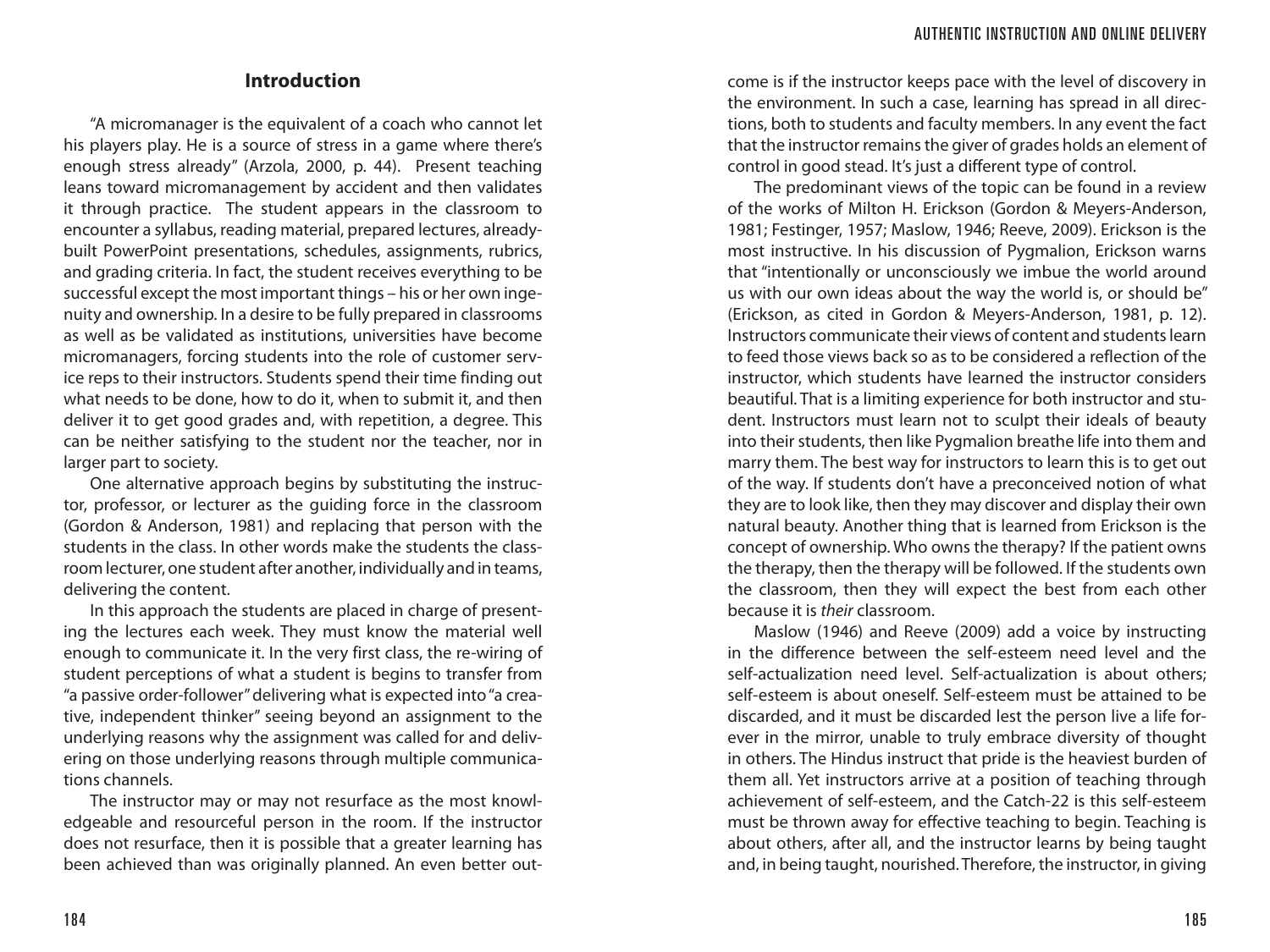over control to student, becomes self-actualized, and that is also the gift the instructor grants students in the paradigm of students as lecturers.

Festinger (1957) warns that cognitive dissonance can create burnout. Cognitive dissonance asserts that the brain causes discomfort when a person holds to a belief contrary to fact. To reduce this discomfort, the person uses defense mechanisms to hide the truth. The instructor, in pain from listening too many years to his or her own voice and pet phrases, inadvertently can brutalize students with a lack of enthusiasm. The cure is to let students teach with their first-time enthusiasm.

Instructors may find that treating the classroom environment as a real work environment develops improved student habits and performance. Rather than merely grade an assignment, students are invited to redo less-than-adequate efforts, and consider the original submission as practice. They also have the benefit of instructor feedback from the first effort. If you don't get it right in the workplace, you must do it over. Soon you learn to do it right the first time.

The background can therefore be summarized as follows: Don't look upon beauty as a reflection of yourself. Allow for diversity in content and opinion. Give others the chance to be brilliant in order to delight in their own achievements. Avoid burnout by sharing the load. Treat the classroom as a real workplace.

## **Practices, Examples, Issues**

The first class is critical. The second class is its validation. Therefore, do not expect students to believe change is really happening. However, the review of the syllabus will never be more attentively focused on when students know they will be responsible for content delivery. During student and instructor introductions, the question is raised as follows:

Instructor: "What are you here for?"

Student: "I'm here to learn."

Instructor: "So am I. Let's see if we can make that happen for both of us."

Teams are chosen after the standard introductions. Each team is responsible for one part of the content to be presented during Week Two. They vie for content responsibility on a first-come-firstserve basis. Thus, the first lesson is achieved: Respond quickly and be proactive. Now that students know what part of the Week Two lecture they are responsible for, they are told something like, "If you don't like the assignment, change it to your liking, but keep the intent of knowledge pure to the goals of the week." This is meant to confuse and free at the same time. It is likely that students will stick to the straight and narrow on the first assignment because they don't know the instructor's reactions. But at least the students know that the instructor has no preconceived notion of the presentation they will deliver. The students also know that they must discover the intent of the learning for the week.

The second part of the first class is critical to the success of the approach. The students are told something like, "Be creative. Make your points by filming a movie and posting it on YouTube or another social media site; link it to your PowerPoint, and we'll watch it that way; or use Facebook and Twitter to deliver your content and we'll go online and you can deliver your assignment like that. You can have handouts and signs and banners and skits. You can record your presentation. Take over the class in any way you want. It's your class, but it's mine too, so keep me interested. We're in this together. Show dexterity and knowledge." Instructors will find a buzz in the classroom as team members start talking to each other. Student will turn to each other and begin organizing content and setting up outside class meetings. Here is the first lesson for the instructor: Let the buzz continue for a while.

Another interaction may be as follows:

Student: "I am not creative."

Instructor: "For me, creativity is weighing the facts. There is a huge analytical component to creativity." Student: "Maybe I *am* creative."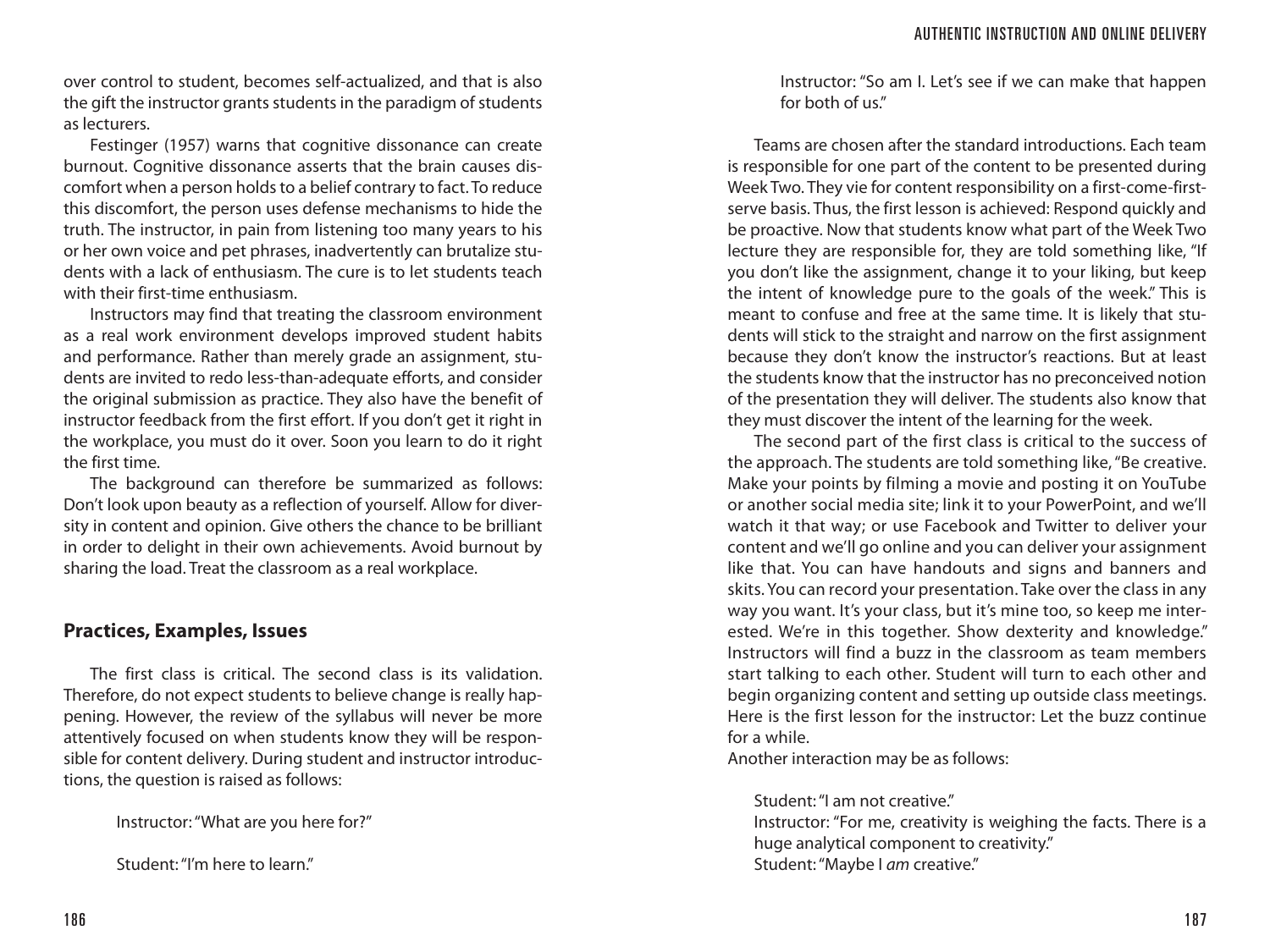That kind of re-wiring is Erickson at work. If an instructor wants a student to understand something, what will that instructor *do* to help that student understand? That understanding is what is called being creative. This re-wiring goes on throughout the first couple of classes until every student becomes a cheerleader of the content presented. Instructors will discover learning scenarios that they would never have thought of on their own.

The second class is where the instructor establishes valid credentials and the students assert their claim to the success of the course. Several scenarios unfold:

- 1. The brilliant, comprehensive, inspiring, class-involving, interactive presentation/lecture
- 2. The conservative, incomplete presentation/lecture, or
- 3. The unprepared presentation/lecture

There are other variations on these themes, but in each the instructor's response is plenary. It is here that the instructor establishes that his or her job is not being turned over to the students, but rather it is how the instructor *is* doing his or her job. In the case of a brilliant presentation or lecture, the instructor can exclaim, "That's even better than the way I would have done it!" There is always a question and answer period following the presentation or lecture, and non-presenting students (the audience) are informed that this counts toward participation points, and since everyone was responsible for reading the week's material, specific questions based on knowledge are anticipated, including questions from the instructor, who is part of the class (audience) and who has the knowledge to confirm and/or expand upon the content details.

In the case of an unprepared lecture, it must be addressed directly with compassion. An interaction may be as follows:

> Instructor: "Yes, this is what can happen when you get together late in the week…if you got together at all. So, what could be done better here? Would you like another chance at it next week?"

It is a natural outgrowth to discuss how the presentation or lecture could be improved. The instructor should also have a presentation ready—in the hip pocket, so to speak—and deliver in whole or in part as an example. The instructor can ask how the students could expand on the same topic in the redo, perhaps this time matching the content to something they are *really* interested in. One example of how an instructor can align student interest with content is, "If you love music, show how a band might approach this topic."

Then the instructor can ask, "Would you like another shot at it next week? You can do it however you want to approach it, and remember, you'll still have the Week Three one to do as well." Instructors will find that students want to redo the inadequate effort. This sort of real-world experience offers students an opportunity to rework assignments, but from a different angle, relieving the instructor of the *redundo absurdum* of having to see the same thing twice.

For Week Four through the rest of the course, brilliance then becomes the common occurrence. Classroom management techniques afford a student this opportunity particularly when a classroom session is reframed as a ceremony. What is learned from indigenous people is that ceremony begins with an intention. Many instructors, lecturers, and professors don't do enough preparation or do too much preparation or walk in with the same old preparation. They don't take a sacred breath at the entry to the classroom to consider the intention. Sometimes an idea can change when a student comes up with something better than the original intention. This happens in microcosm. A student says something or presents something that hints like a symptom at an intention, and the instructor must be sensitive to hear it and see it, embrace it, and expand upon it. The classroom, after all, is no big ship; it can turn on a dime and must. *Staying the course* may look like strength from the outside, but it is really the limiting perspective of arrogance hiding ignorance.

Each course attracts students of unique makeup. The instructor can uncover this unique makeup with an exercise. Each student can construct a shield, and on that shield the student is asked to draw who he or she is, and what he or she cares about. The second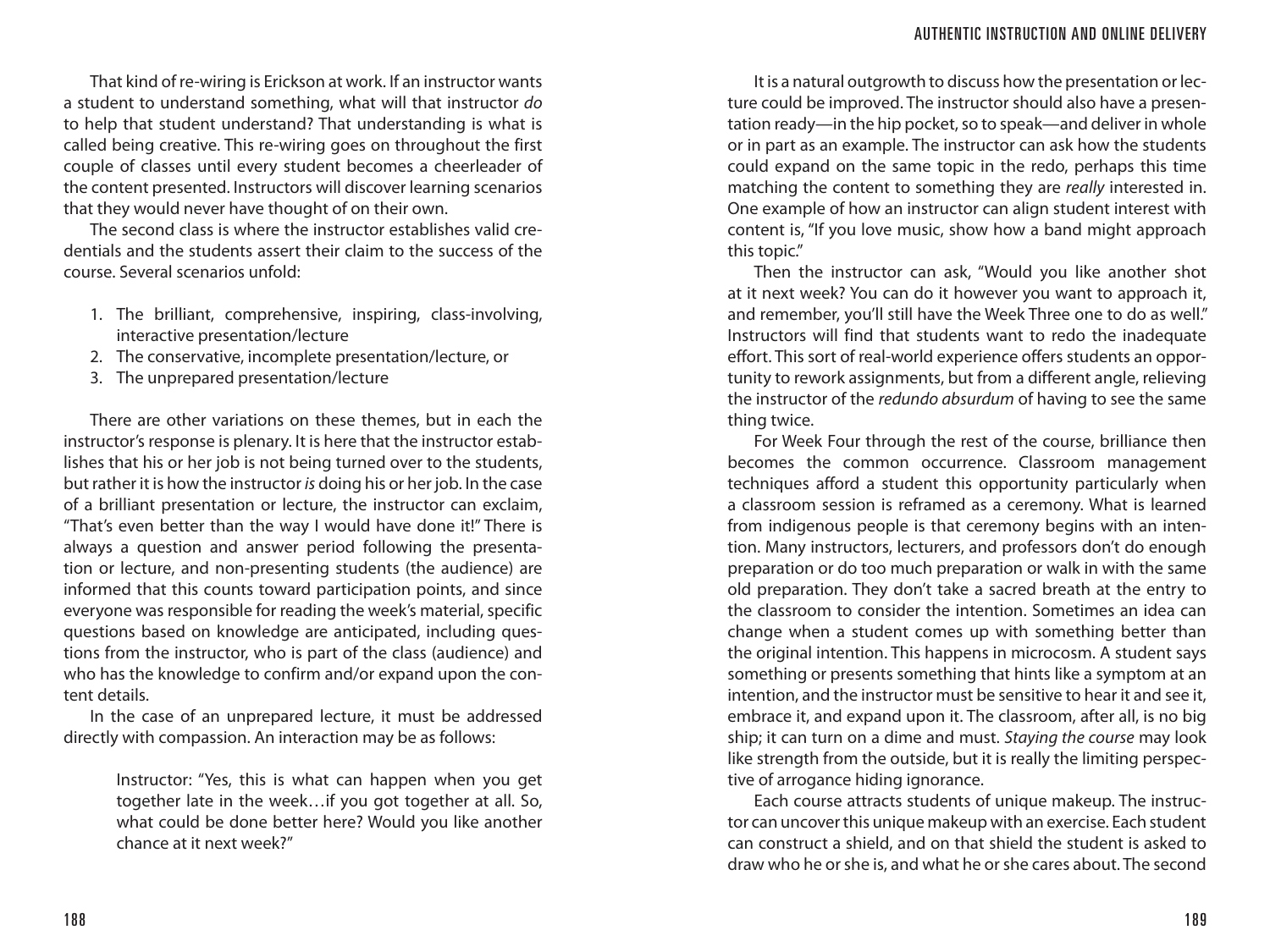class is filled with these shields. Each student presents his or her shield, explaining the significance of each symbol. These shields can be put up on the screen or placed around the classroom, a reminder of intention, upbringing, and experience. The third class has *team* shields. Students bring their individual shields to a team meeting and construct a team shield. The team shield is brought to class and is used as a team logo on presentations. The shields act as vessels to convey personal meanings that otherwise may have gone undiscovered.

These techniques or therapeutic patterns have a combined goal to move students from a classroom mentality to a career mentality. In the shifting process from order taker to creative thinker, it is common to establish the reality that "This can move you toward promotions in your careers."

Real-World Interaction:

Instructor: "There are only two rules. Show up on time and be prepared."

Student: "Why do we have those rules?"

Instructor: "They are to keep me sane."

Student: "Are there any more rules?"

Instructor: "Everything else is fair game. Show up on time and be prepared. If you do that, you will be thought of well and become successful. You can be as creative as you want. In fact, you are encouraged to be creative."

With this interaction, students suddenly understand that it really is *their* course. It's *their* classroom. It's *their* content, and they can't wait to present and show what they're made of.

On a macro level, it's all about managing the content the instructor wants to get through. But the instructor really should *not* want to get through all the content. The instructor should want to find the sticking points where students are showing most interest so the class can really drill down into those specifics. The students will then realize that for everything else that is touched upon superficially there is drill-down. Students are tasked with comprehensive drill-downs on their own time, knowing that much more comprehensive drill-down will be achieved in class.

Instructors should be sensitive to sticking points. It may be a good practice to make PowerPoint presentations available online to the class. Here is an interaction: "You've got this presentation on your computer so dive into it in your own time. See this bullet here? This is the one that interests me today. Here is why." Then the students can see how the instructor teaches. They can experience how the instructor is willing to explore a topic in depth, pulling it from the list of other things that relate to it. These students can then get an idea how to teach when it is their turn to teach the instructor and the class.

Every victory must be celebrated. An instructor must celebrate small victories. Greatest among all small victories is trying. The more students try, the more they will discover correct answers or better yet correct questions. The only thing holding students back from correct answers is trying. Thus, Stephen Leacock's quote, "The harder I try, the luckier I get." It is etched in stone on the side of the Leacock Building on the McGill University campus in Montreal. Instructors can tell students after a great presentation, "I know how much work went into that while you were outside of class. Congratulations! It paid off." The instructor, in this case, wants students to know their efforts away from class are acknowledged through the lens of the presentation.

# **Future Research Directions**

Future research that might contribute to this topic could include an experiment in which students create the curriculum for a department based upon need, followed by faculty modifying that curriculum based upon knowledge. A series of experiments in classroom management might involve videotaping student presentations and instructor presentations followed by analysis by students and instructors. Experiments in online curriculum could include the instructor posting the questions on the discussion board for the first half of the course and the students posting the questions on the discussion board for the second half of the course.